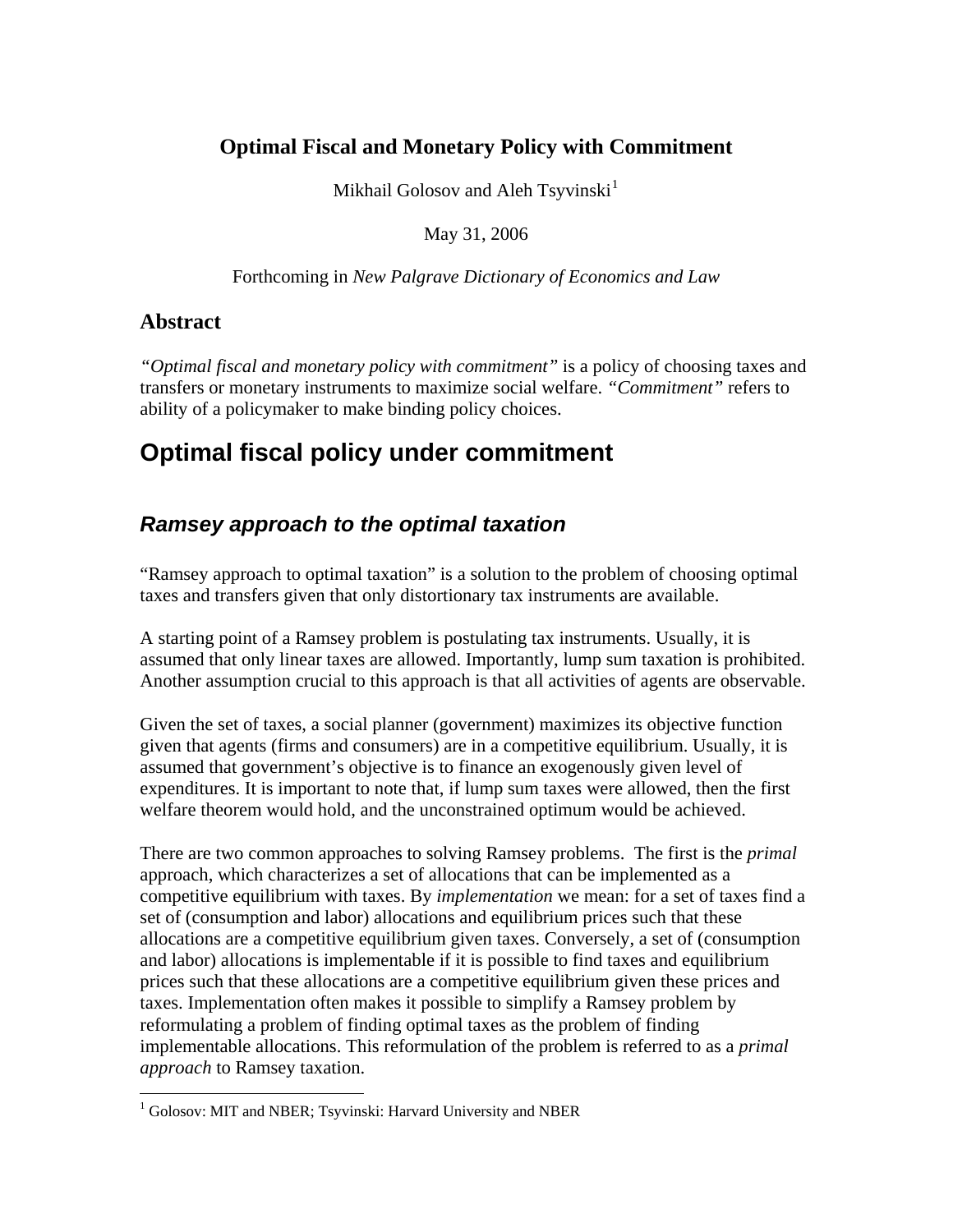Main lessons of Ramsey taxation: uniform commodity taxation, zero capital tax in the long run, and tax smoothing.

One of the central results of the literature on Ramsey taxation is *uniform commodity taxation* (Atkinson and Stiglitz 1972). Consider a model with a finite set of consumption goods that can be allocated between government and private consumption. All of these goods are produced with labor. Assume that each consumption good can be taxed at a linear rate. Then, under certain separability and homotheticity assumptions, commodity taxation is uniform, i.e. the optimal taxes are equated across consumption goods.

Ramsey taxation provides a compelling argument against taxing capital income in the long run in a model of infinitely lived households. The *Chamley-Judd result* (Chamley 1986, Judd 1985) states that in a steady state there should be no wedge between the intertemporal rate of substitution and the marginal rate of transformation, or, alternatively, that the optimal tax on capital is zero. The intuition for the result is that even a small intertemporal distortion implies increasing taxation of goods in future periods in contrast to the prescription of the uniform commodity taxation. Therefore, distorting the intertemporal margin is very costly for the planner. Jones, Manuelli, and Rossi (1997) extend the applicability of the Chamley-Judd result by showing that the return to human capital should not be taxed in the long run. Chari, Christiano, and Kehoe (1994) provide the state-of-the art numerical treatment of optimal Ramsey taxation over the business cycle and conclude that the ex ante capital tax rate is approximately zero.

There has been a long debate on the optimal composition of taxation and borrowing to finance government expenditures. Barro (1979) considered a partial equilibrium economy and argued that it is optimal to smooth distortions from taxation over time, a policy referred as *tax smoothing*. The implication of this analysis is that optimal taxes should follow a random walk. Lucas and Stokey (1983) considered an optimal policy in a general equilibrium economy without capital, and showed that if government has access to state contingent bonds optimal taxes inherit the stochastic process of the shocks to government purchases. Chari, Christiano and Kehoe (1994) extended this analysis to an economy with capital and showed the Lucas and Stokey results remain valid in that set up with or without state contingent debt, as long as the government can use taxes on capital to effectively vary the ex-post after tax rate of return on bonds. Finally, Aiyagari et al. (2002) analysis showed that if ex-post taxation of returns is impossible, the optimal taxes follow a process similar to a random walk. They also showed the conditions under which the tax smoothing hypothesis is valid.

### *Mirrlees Approach to optimal taxation*

The Mirrlees approach to optimal taxation is built on a different foundation than Ramsey taxation. Rather than stating an ad hoc restricted set of tax instruments as in Ramsey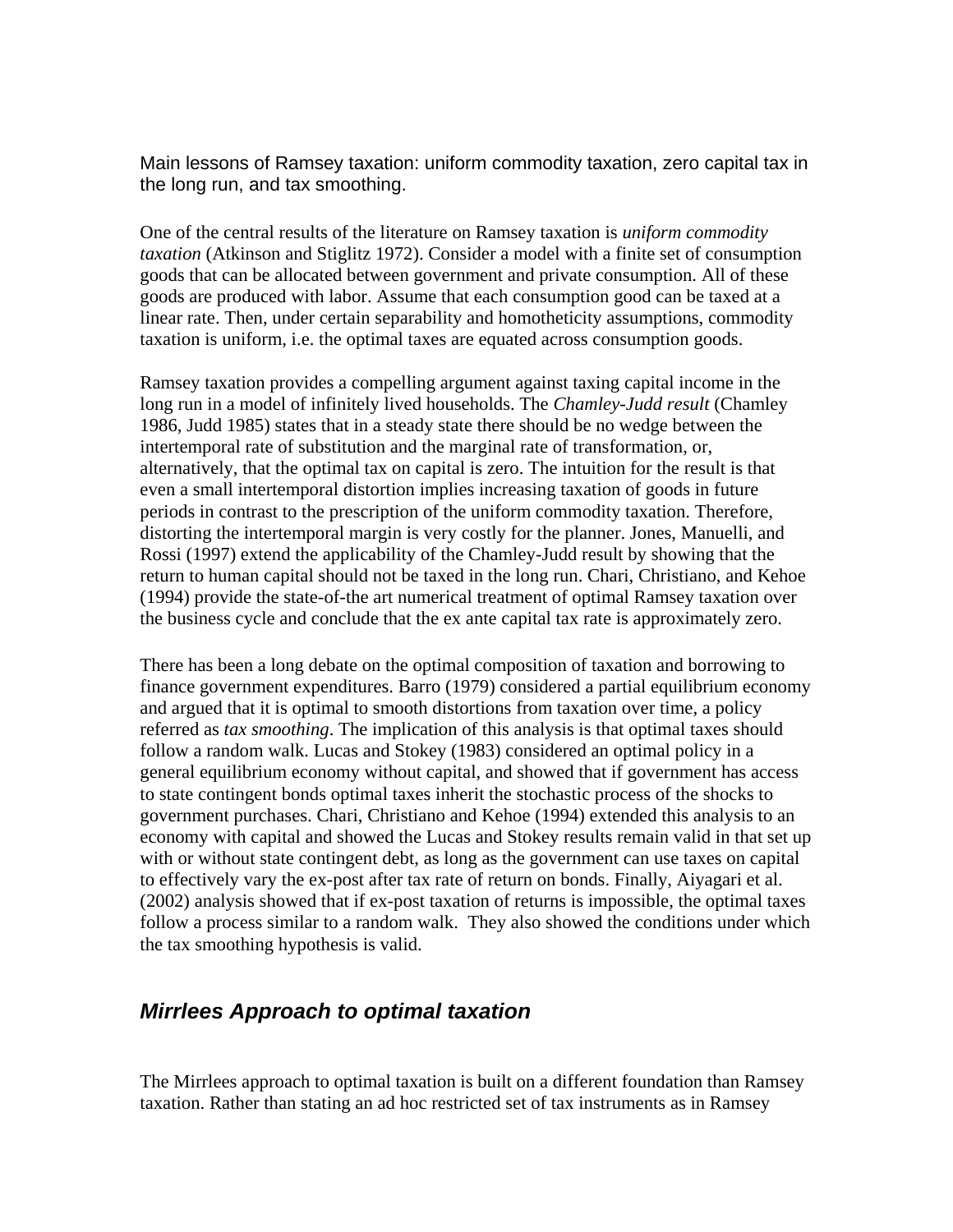taxation, Mirrlees (1971) assumed that an informational friction endogenously restricted the set of taxes that implement the optimal allocation. This setup allows arbitrary nonlinear taxes, including lump-sum taxes.

The informational friction posed in those models is unobservability of agent's skills: only labor income of agents can be observed. Therefore, from a given level of labor income it cannot be determined whether a high skill agent provides a low amount of labor or effort, or whether a low skill agent works a prescribed amount. The objective of the social planner (government) is to maximize ex-ante, before the realization of the shocks, utility of an agent. This objective can be interpreted as either insurance against adverse shocks or as ex-post redistribution across agents of various skills. An informational friction imposes *incentive compatibility* constraints on the planner's problem: allocations of consumption and effective labor must be selected such that an agent chooses not to misrepresent its type.

In summary, the objective of the Mirrlees approach is to find the optimal incentiveinsurance tradeoff: how to provide the best insurance against adverse events (low realizations of skills) while providing incentives for the agents to reveal their types (provide high amount of labor).

### **Main lessons of Mirrlees approach in a static framework.**

Theoretical results providing general characterization of the optimal taxes in the static Mirrlees environment are limited. The central result is that the consumption-leisure margin of an agent with the highest skill is undistorted, implying that the marginal income tax at the top of the distribution should be optimally set equal to zero. Saez (2001) is a state-of-the art treatment of the static Mirrlees model in which he derives a link between the optimal tax formulas and elasticities of income. Mirrlees (1971) was also able to establish broad conditions that would ensure that the optimal marginal tax rate on labor income was between 0 and 100 percent.

# **Main lessons of dynamic Mirrlees literature: distorted intertemporal margin**

Recent literature starting with Golosov, Kocherlakota, and Tsyvinski (2003) and Werning (2001) extends the static Mirrlees (1971) framework to dynamic settings. Golosov, Kocherlakota, and Tsyvinski (2003) consider an environment with general dynamic stochastically evolving skills. An example of a large unobservable skill shock is disability that is often difficult to observe (classical example is back pain or mental illness). Golosov, Kocherlakota, and Tsyvinski (2003) show for arbitrary evolution of skills that, as long as the probability of agent's skill changing is positive, any optimal allocation includes a positive intertemporal wedge: a marginal rate of substitution across periods is lower than marginal rate of transformation. The reason for this is that this wedge improves the intertemporal provison of incentives by implicitly discouraging savings. This result holds even away from the steady state and sharply contrasts with the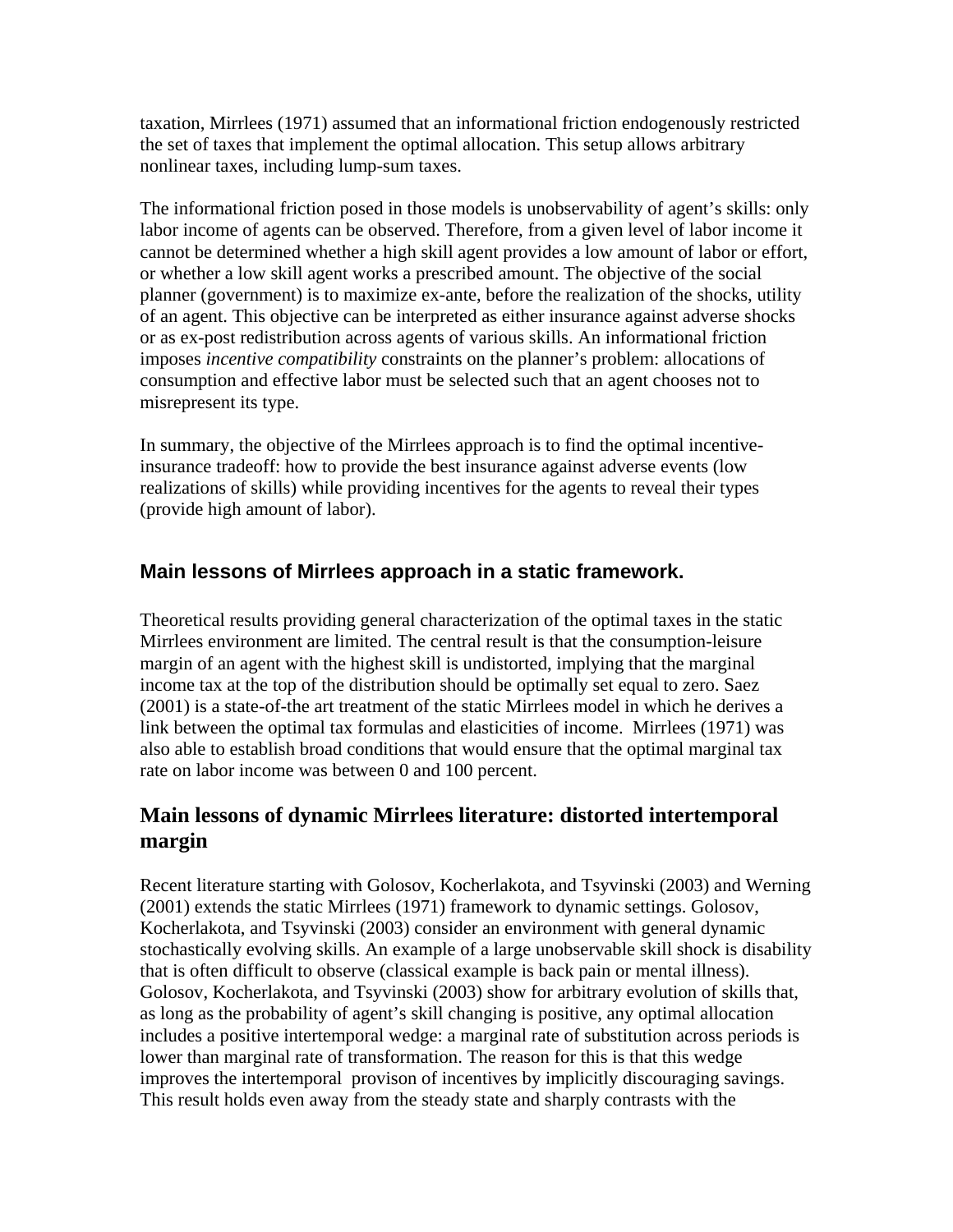Chamley-Judd result that stems from the exogenous restriction on tax instruments. Werning (2001) and Golosov, Kocherlakota, and Tsyvinski (2003) show that, in a case of constant types, a version of uniform commodity taxation holds and the intertemporal margin is not distorted.

Implementation of dynamic Mirrlees models is more complicated than implementation of either static Mirrlees models, which are implemented with an income tax, or than implementation of Ramsey models of linear taxation. By implementation we mean finding tax instruments such that the optimal allocation is a competitive equilibrium with taxes. One possible implementation is a direct mechanism that mandates menus consumption and labor allocations for each date. However, such mechanism can include taxes and transfers never used in practice. Three types of implementations were proposed. In Albanesi and Sleet (2004), wealth summarizes agents' past histories of shocks that are assumed to be i.i.d. and allows us to define a recursive tax system that depends only on current wealth and effective labor. Golosov and Tsyvinski (2006) implement an optimal disability insurance system with asset-tested transfers that are paid to agents with wealth below a certain limit. Kocherlakota (2005) allows for a general process for skill shocks and derives an implementation with linear taxes on wealth and arbitrarily nonlinear taxes on the history of effective labor.

# **Optimal monetary policy**

The theory of the optimal monetary policy is closely related to the theory of optimal taxation. Phelps (1973) argued that the inflation tax is similar to any other tax, and therefore should be used to finance government expenditures. Although intuitively appealing, this argument is misleading. Chari, Christiano and Kehoe (1996) extended the Ramsey approach to analyze optimal fiscal and monetary policy jointly in several monetary models, and found that typically it is optimal to set the nominal interest rate to be equal to zero. Such policy, called a *Friedman rule*, after Milton Friedman, who was one of the first proponents of zero nominal interest rates (Friedman (1969)). To understand intuition for the optimality of Friedman rule, it is useful to think about a distinctive feature of money from other goods and assets. In most models, money play a special role of providing liquidity services to households that cannot be obtained by using other assets such as bonds. Inefficiency arises if the rates of return on bonds and money are different, since households, by holding money balances lose the interest rate. When a nominal interest rate is equal to zero, which in deterministic economy implies that inflation is negative, with nominal prices declining with the rate of households time preferences, the real rates of return on money and bonds are equalized, and this inefficiency is eliminated.

The optimality of the Friedman rule stands in a direct contrast with Phelps arguments for use of the inflationary tax together with other distortionary taxes such as taxes on consumption or labor income. The reason for this is that money, unlike consumption or leisure, is not valued by households directly, but only indirectly, as long as it facilitates transactions and provides liquidity. Therefore, it is more appropriate to think of money as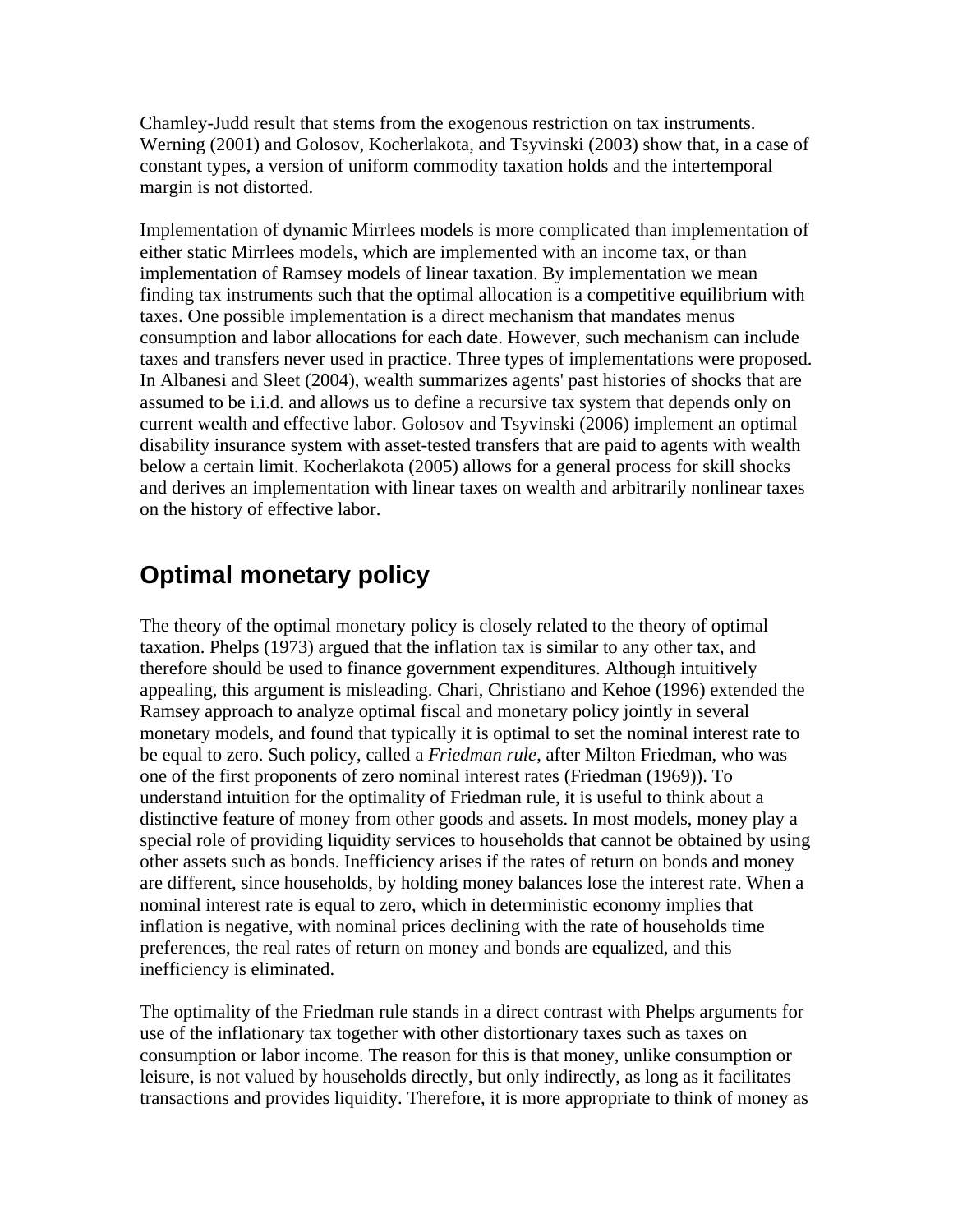an intermediate good in acquiring final goods consumed by households. Diamond and Mirrlees (1971) established very general results about undesirability of distortion of the intermediate goods sector, which in monetary models implies that inflationary tax should not be used despite the distortions caused by taxes on the final goods and services.

The intuition developed above is valid under assumption that nominal prices are fully flexible, and firms adjust them immediately in response to changes in market conditions. However, even a casual observation suggests that many prices remain unchanged over long periods of time, and Bils and Klenow (2004) documented inflexibility of prices for a wide variety of goods. Inflexible or *sticky prices* lead to additional inefficiencies in the economy that could be mitigated by monetary policy. For example, an economy wide shock, such as an aggregate productivity shock or a change in government spending may call for a readjustment of real prices. If adjustment of nominal prices is sluggish, the central bank can increase welfare by adjusting nominal interest rates and affecting real prices.

It is important to recognize that a government is also able to affect real (after tax) prices using fiscal instruments instead. In fact, Correia, Nicolini and Teles (2002) show that, if fiscal policy, is sufficiently flexible and can respond to aggregate shocks quickly, then the Friedman rule continues to be optimal even with sticky prices, with fiscal instruments being preferred to monetary ones. In current practice, however, it appears that it takes a long time to enact changes in tax rates, while monetary policy can be adjusted quickly. Schmitt-Grohe and Uribe (2004) showed that as long as tax levels are fixed or government is not able to levy some of the taxes on goods or firm's profits, then the optimal interest rate is positive and variable.

Most of the applied literature on the monetary policy is based on the joint assumption of sticky prices and inflexible fiscal policy. Woodford (2003) provides a comprehensive study of the optimal policy in such settings. This analysis examines how central bank response should depend on the type of the shock affecting the economy, degree of additional imperfections in the economy, as well as choose the policies that would rule out indeterminacy of equilibria. Two common policy recommendations for central banks share many of the features of the optimal policy responses in this analysis. One of such recommendations – a *Taylor rule* (see Taylor (1993)) – calls for the interest rates to be increased in response to an increase in the output gap (difference between actual and a target level of GDP) or inflation. Another recommendation, *inflation forecast targeting*, requires that the central bank commits to adjust interest rate to ensure that projected future path of inflation or other target variables does not deviate from the pre-specified targets.

In addition to the analysis described above, several new, conceptually different approaches to the analysis of monetary policy have emerged in the recent years. For example, da Costa and Werning (2005) reexamine optimal monetary policy with flexible prices in Mirrleesian settings and confirm the optimality of the Friedman rule there. Seminal work by Kiyotaki and Wright (1989) gave raise to a large search-theoretic literature seeking to understand the fundamental reasons that money differs from other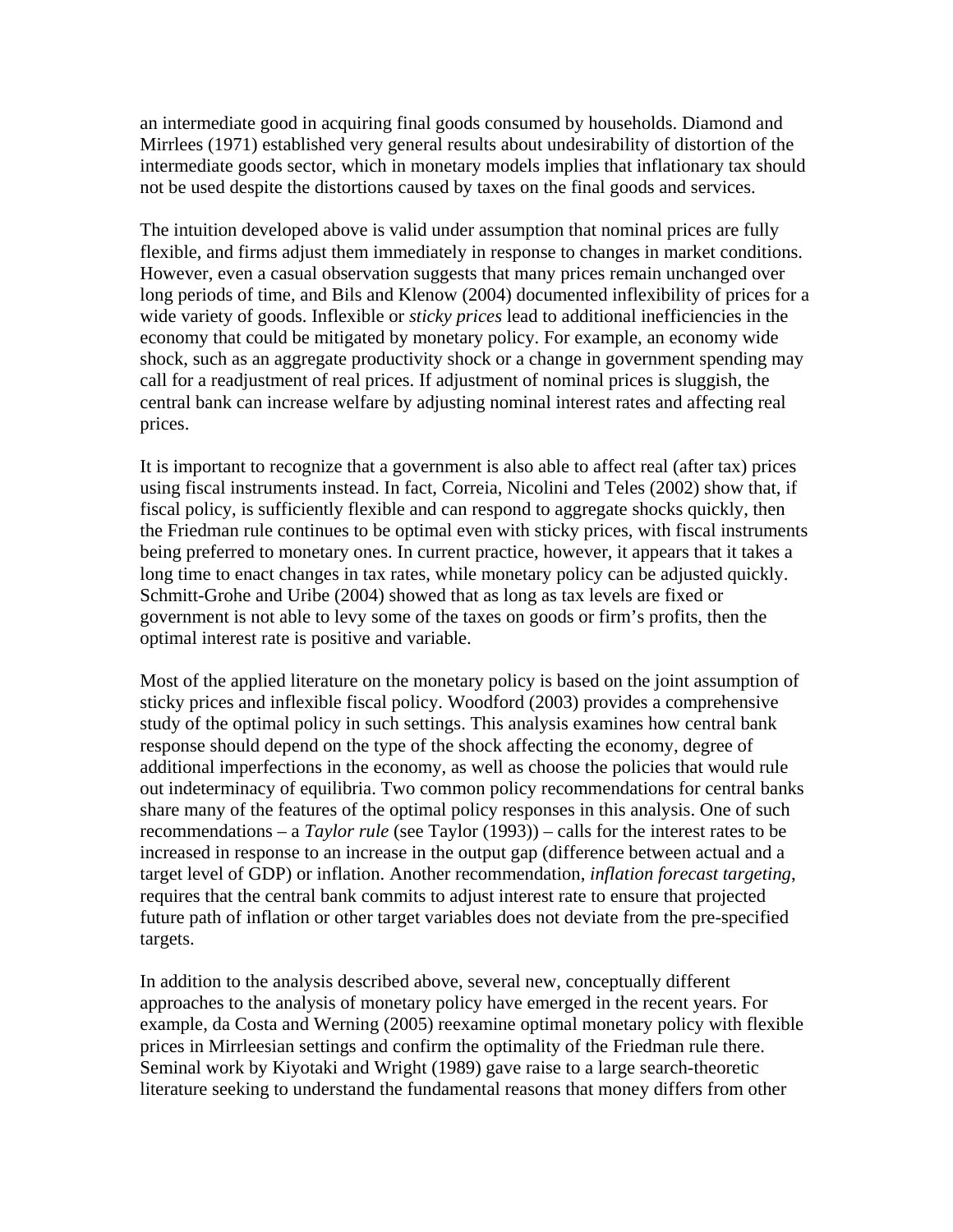goods and assets in the economy. Lagos and Wright (2005) provide a framework for the analysis of optimal monetary policy in such settings.

#### **Bibliography**

Albanesi, S. and Sleet, C., 2004, Dynamic Optimal Taxation with Private Information, Discussion Paper 140, Federal Reserve Bank of Minneapolis.

Atkinson, Anthony B. and Joseph E. Stiglitz, 1972, The structure of indirect taxation and economic efficiency, Journal of Public Economics 1, 97-119.

Bils, M. and P. Klenow. 2004. Some evidence on the importance of sticky prices. *Journal of Political Economy* 112, 947-985.

Chamley, Christophe. 1986. Optimal taxation of capital income in general equilibrium with infinite lives. *Econometrica* 54 (May): 607–22.

Chari, V. V.; Christiano, Lawrence J.; and Kehoe, Patrick J. 1994. Optimal fiscal policy in a business cycle model. *Journal of Political Economy* 102 (August): 617–52.

Chari, V.V., L. Christiano and P. Kehoe. 1996. Optimality of the Friedman rule in economies with distorting taxes. *Journal of Monetary Economics* 37, 203-223.

Correia, I., J-P. Nicolini and P. Teles. 2002. Optimal fiscal and monetary policy: Equivalence results. Manuscript, Federal Reserve Bank of Chicago.

da Costa, C. and I. Werning. 2005. On the Optimality of the Friedman Rule with Heterogeneous Agents and Non-Linear Income Taxation. Manuscript, MIT.

Diamond, P.A. and J.A. Mirrlees. 1971. Optimal taxation and public production I: Production efficiency. *American Economic Review* 61, 8-27.

Friedman, M. 1969. The optimum quantity of money. In *The optimum quantity of money and other essays*, 1-50. Chicago: Aldine.

Golosov, M. and Tsyvinski, A., 2006, Designing Optimal Disability Insurance: A Case for Asset Testing, *Journal of Political Economy* 114(2).

Golosov, M., Kocherlakota, N., and Tsyvinski, A., 2003, Optimal Indirect and Capital Taxation, Review of Economic Studies, 70 (3), 569-587.

Judd, Kenneth L. 1985. Redistributive taxation in a simple perfect foresight model. *Journal of Public Economics* 28 (October): 59–83.

Jones, L., R. E. Manuelli and Peter E. Rossi,"On the Optimal Taxation of Capital Income," (1997) *Journal of Economic Theory*, Vol. 73, No.1, 93-117.